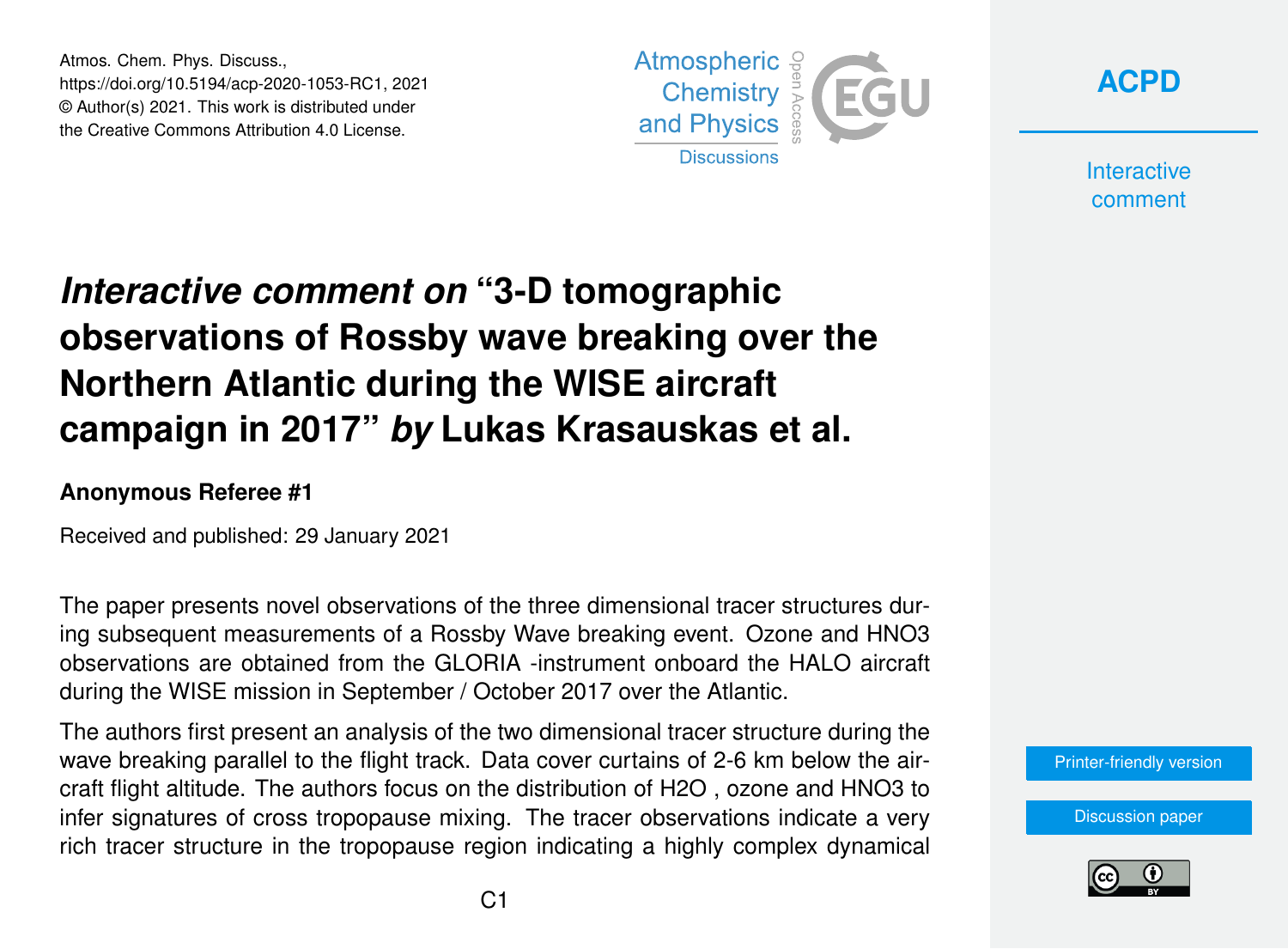history of transport and mixing. Using the chemical Lagrangian Model of the Stratosphere (CLaMS) the authors analyze transport time since tropopause crossing which they can link to the observed tracer structures. The highlight and core of the paper is the three dimensional view on the tracer structure, which they study to derive transport and mixing histories for the different tracer filament. They analyze the apparent filsmentes by a comprehensive use of CLaMS information and show the complex diabatic history of the encountered filaments and air parcels. They particularly show a complex interplay of diabatic processes which is remarkably well represented in the tracer structure indicating, that the mixing process is rather inefficient preserving the chemical separation of air masses surprisingly long. On a consecutive flight two days later they could trace back the stirred filament via CLaMS trajectories to the 3D tracer structure two days before. Notably they could trace back the chemical anomalies to the tomographic volume, which is another highlight result. It shows, that the mixing time scale is slow allowing still to have chemically distinct regimes after several days of stratospheric residence times.

All in all the results presented here are clearly novel and clearly merit publication in ACP. The manuscript contain the analysis of an unprecedented 3-D view on the effect of RWB on the chemical structure of the lower stratosphere and the diabatic changes which are associated with this. This last process-based aspect should be a bit more elaborated. To make it a highlight the authors should exploit and extend their analysis of Figs.6-9, since this is the first comprehensive 3-D view on such an event. With CLaMS they could easily get closer to the cross tropopause exchange process than just stating RWB), by e.g. analyzing mixing strengths, driving factors of diabatic changes along the trajectory etc. They could get much more out of the analysis especially Fig.6-9). There are also a lot of slang-like expressions and a terminology, which is qualitative or non-scientific which should be changed to a more concise scientific wording. After these revisions have been applied I highly recommend the manuscript for publication.

General points: Terminology: - replace age or age of air by 'stratospheric residence

## **[ACPD](https://acp.copernicus.org/preprints/)**

**Interactive** comment

[Printer-friendly version](https://acp.copernicus.org/preprints/acp-2020-1053/acp-2020-1053-RC1-print.pdf)

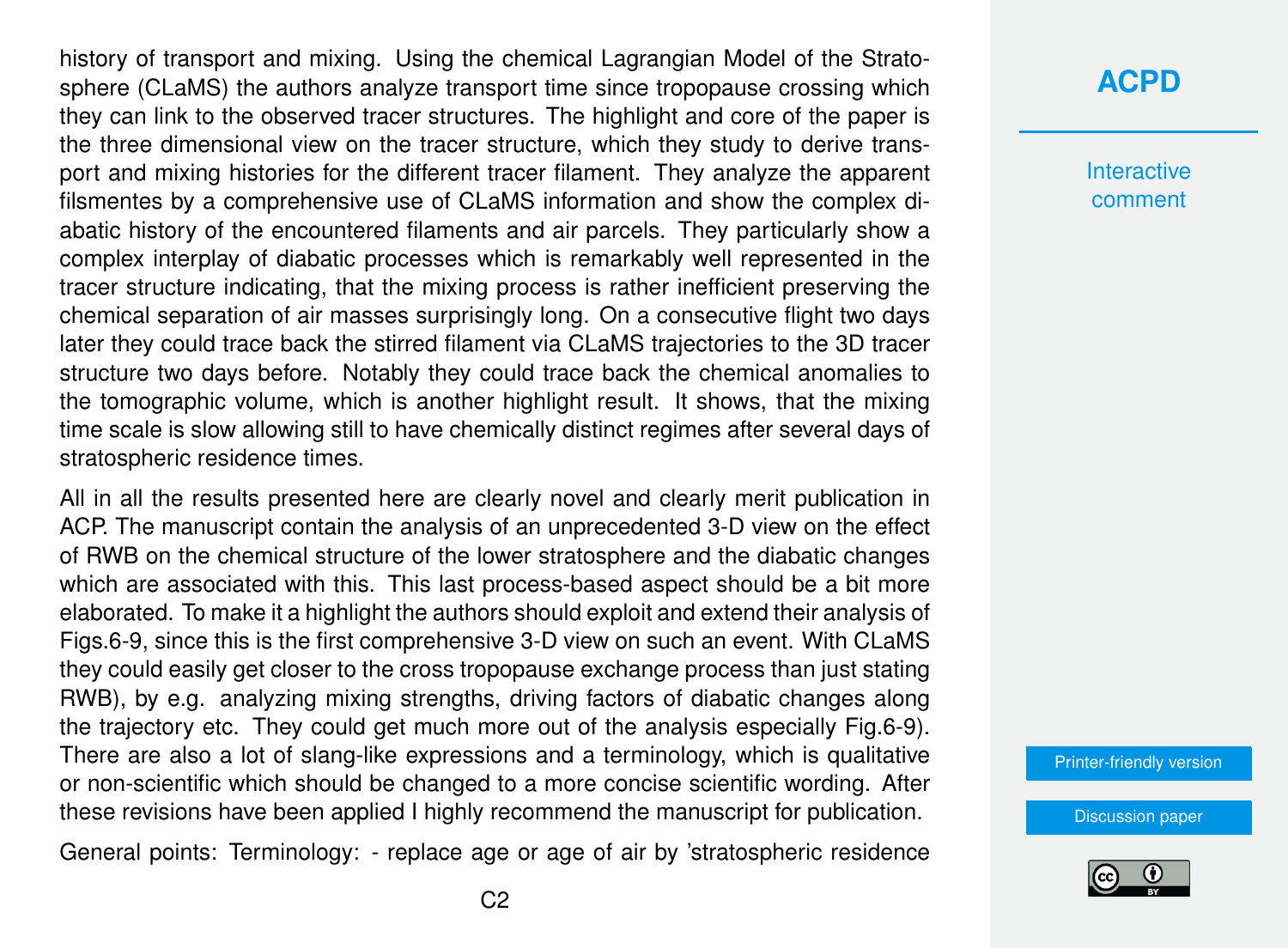time' or 'statospheric transit time' - use the terminology established by e.g. Stohl et al., 2003: - troposphere-to-stratosphere-transport (TST) - stratosphere-to-tropospheretransport (STT) - stratosphere-troposphere-exchange' (STE including both TST, STT)

The analysis of the 3D history in Figs.6-9 could be sharpened by analysing for the (diabatic) processes which lead to diabatic changes and TST (and distinguish from quasi-isentropic exchange). It allows determining the complex interplay between different processes and should be really stressed a bit more as pointed out above. - The analysis of diabatic changes and tropopause crossings are really great, is it possible to deduce where and by which process diabatic ascent was produced (frontal uplift, WCB,...?) in contrast to more isentropic transport (e.g. for exchange at hight Theta values)? - Fig 9c) is remarkable, but are the processes creating the distinct TST maxima the same or is the upper part from quasi-isentropic TST? Is the maximum number at lower Theta due to midlatitudinal synoptics (again more diabatic TST: WCB, frontal uplift in mid latitudes...)?

Further, as indicated below more specifically I missed isentropic PV maps to diagnose mixing. It's clear, that the native coordinate of aircraft and observation is geometric, but the analysis of dynamical features and mixing should also be done analyzing isentropic PV maps, particularly when looking at TST.

Specific: Could you add in one of the cross sections in Fig. 2 the horizontal wind speed to motivate the classification of 'near jet' and 'away from jet' relative to the cross sections?

l.104-106: This sentence is weird, rephrase.

l.125: Replace 'were executed' by e.g. 'were flown' or similar.

l.150 and whole paper: replace 'Age of air' by stratospheric residence time' or 'stratospheric transit time'

l.166: The statement about water vapor holds for the extratropics. The upper tropo-

**Interactive** comment

[Printer-friendly version](https://acp.copernicus.org/preprints/acp-2020-1053/acp-2020-1053-RC1-print.pdf)

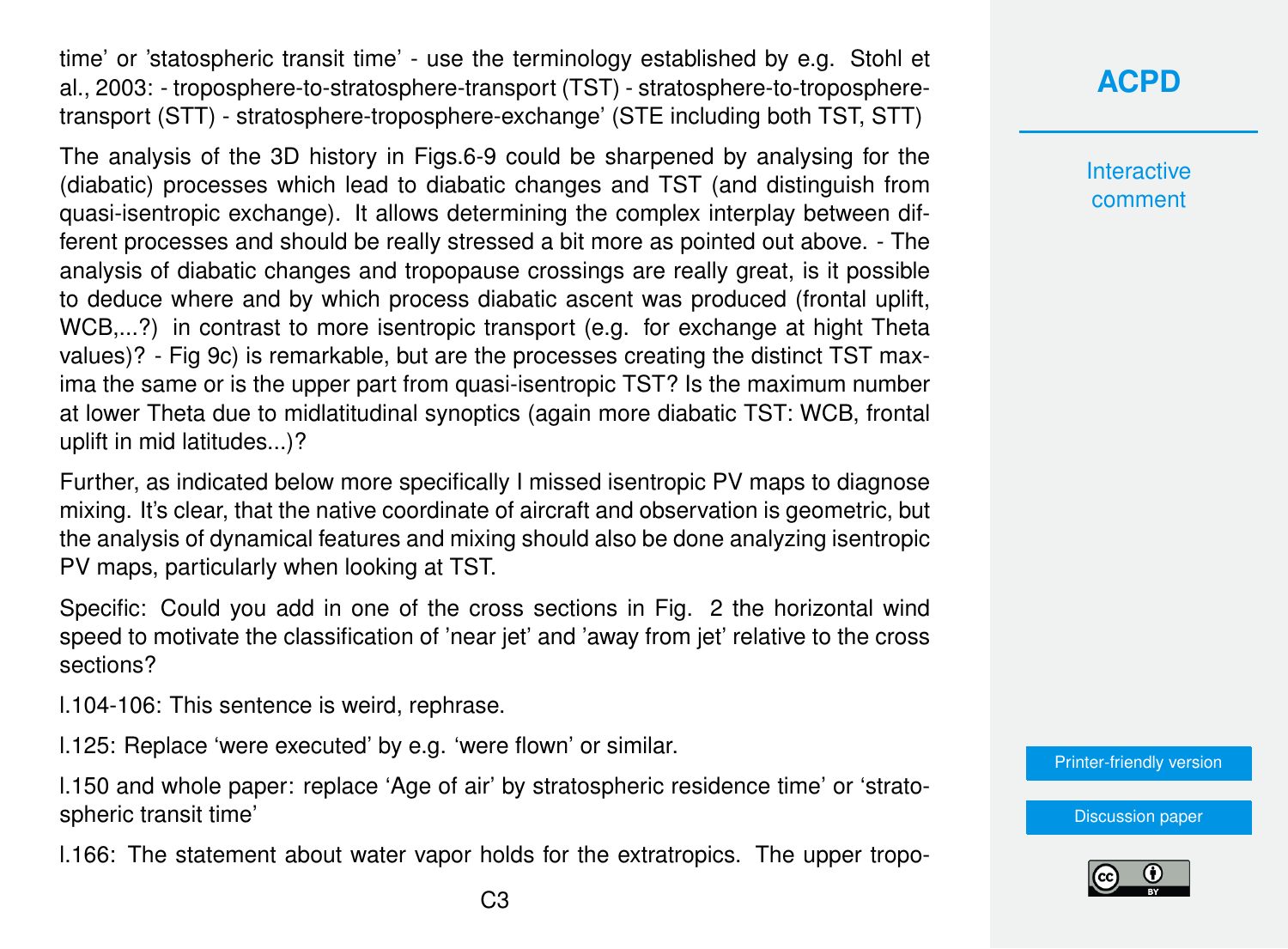spheric part of the TTL can be very dry (<10 ppmv) as well, which is important for exchange at high potential temperatures.

l.168: Ozone and HNO3 are not produced by photolysis, better use 'photochemistry'.

l.177. The mixing time scale is an completely open issue and I wonder, if this manuscript using the 3D information from GLORIA and the mixing parametreisation of ClaMS can further quantify these mixing time scales? This could be a really novel aspect.

l.181: Though the authors clearly indicate their use of the term 'age' I highly recommend to replace it by 'stratospheric residence time' or 'stratospheric transit time' since the term 'age' is used for the mean stratospheric age of air (i.e. the mean of the transit time distribution of individual stratospheric air parcels).

l.180-185: The Figure 2d is great, but also puzzling, since it implies tropospheric impact all over the curtain with residence times from 0 to 30 days. Could the authors provide a complementary figure with the fraction or amount of trajectories staying in the stratosphere? This would further support the potential impact of TS (troposphereto-stratosphere-transport)

l.191 'a'ffected

l.208: The use of water vapor to identify stratospheric air masses is ambiguous since in the tropical and subtropical upper troposphere low water vapor below 10 ppmv at low ozone levels also show up leading to mixing between stratospheric and TTL air (e.g. greenish in the lower left quadrant of Fig.4a). The opposite, however, holds (and is important for the paper): enhanced water vapor clearly indicates tropospheric contributions from mid and high latitudes (e.g. 4b) 5) and the upper right quadrant clearly shows mixing. Is it possible to use this also to support the trajectory analysis in Fig. 9a,c)?

Caption Figs. 4/5: Distance to the PV-gradient-derived, the dynamical tropopause or

**[ACPD](https://acp.copernicus.org/preprints/)**

**Interactive** comment

[Printer-friendly version](https://acp.copernicus.org/preprints/acp-2020-1053/acp-2020-1053-RC1-print.pdf)

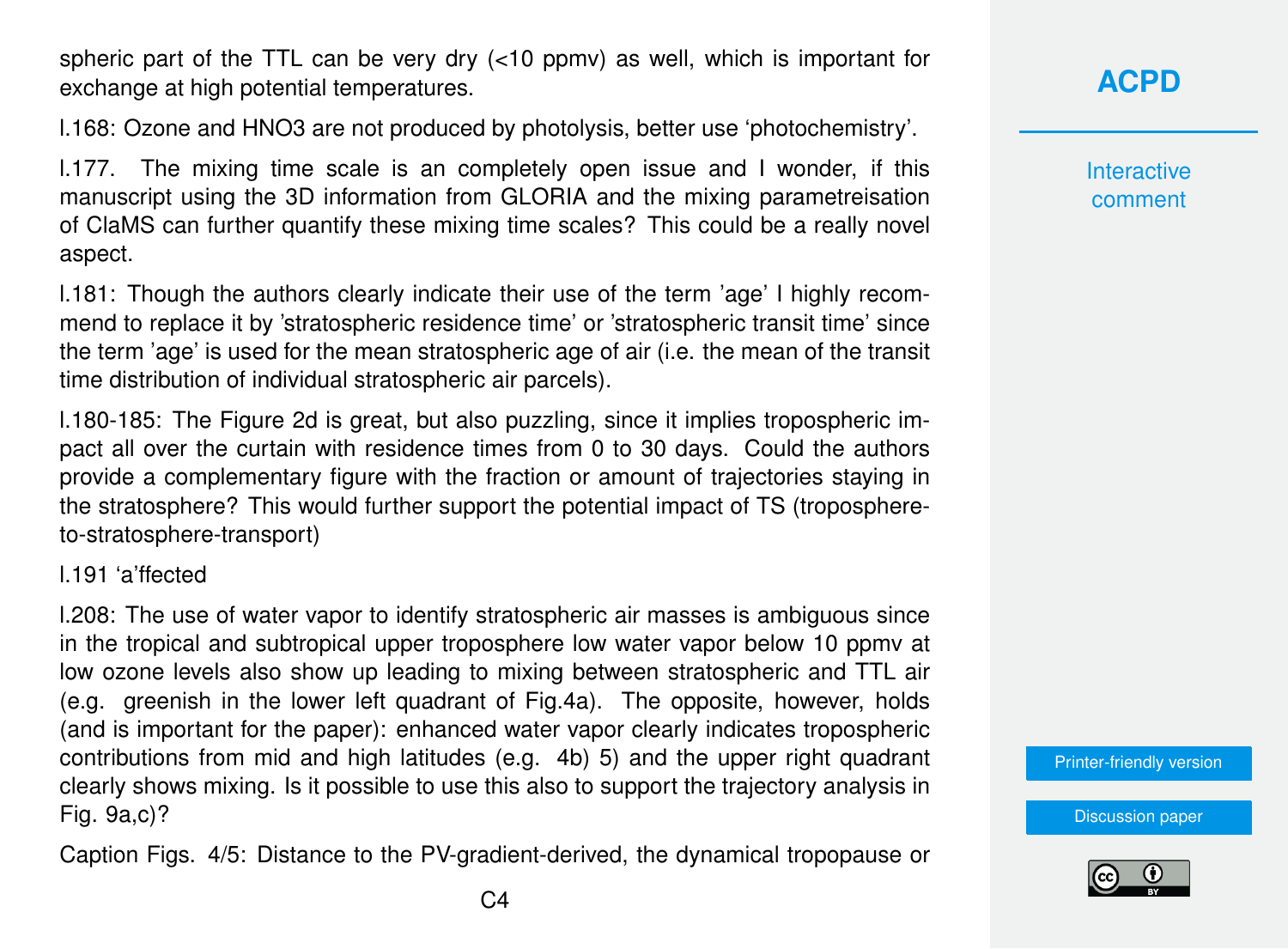the thermal tropopause?

Line 216- 218.: How do you infer an 'influx' of stratospheric air into the UT? This would imply stratospheric water of >20ppmv, which is unrealistic. Do you mean influx of stratospheric air (as in l218-220)? The two branches seen in GLORIA in Fig.4a seem to indicate mixing into the stratosphere (i.e. to ozone values above 100 ppmv) from different source regions: To check this a second plot using simply potential temperature as color would be helpful. In case of different isentropic source regions, this should show up.

Is it possible to indicate these airmasses (branches in Fig 4a) in one of the curtains in Fig.2? A discrete color bar in Figs. 4/5 would help.

How does the stratospheric residence time (from Fig.2d) look as color code in the correlations (Fig.4)? Mixing of distinct air parcels may show up and would indicate eventually a mixing time scale (or provide an upper limit).

l.223: Not necessarily uplift ,could be isentropic transport as well.

l.256: What is meant with 'the retrieval sampled...'? Better rephrase

l.262: The old and young air masses indicated by dark colors in Fig.7...

l.280: Which air masses are meant with isentropically mixed (in Fig9)? The continuous color code is not easy to read. See previous comments: I think this could be elaborated a bit more, which trajectories of those in Fig.9a came from the PBL, which from the TTL (e.g. color coding max/ pressure of TST-trajectory), this should also help to distinguish rapid uplift from quasi-horizontal exchange ?

l.313: The Netherlands (instead of 'low countries')

l.311: 29 September (replace October)

l.323: '. . .. RWB squeezed into a thin filament sounds weird.

**[ACPD](https://acp.copernicus.org/preprints/)**

**Interactive** comment

[Printer-friendly version](https://acp.copernicus.org/preprints/acp-2020-1053/acp-2020-1053-RC1-print.pdf)